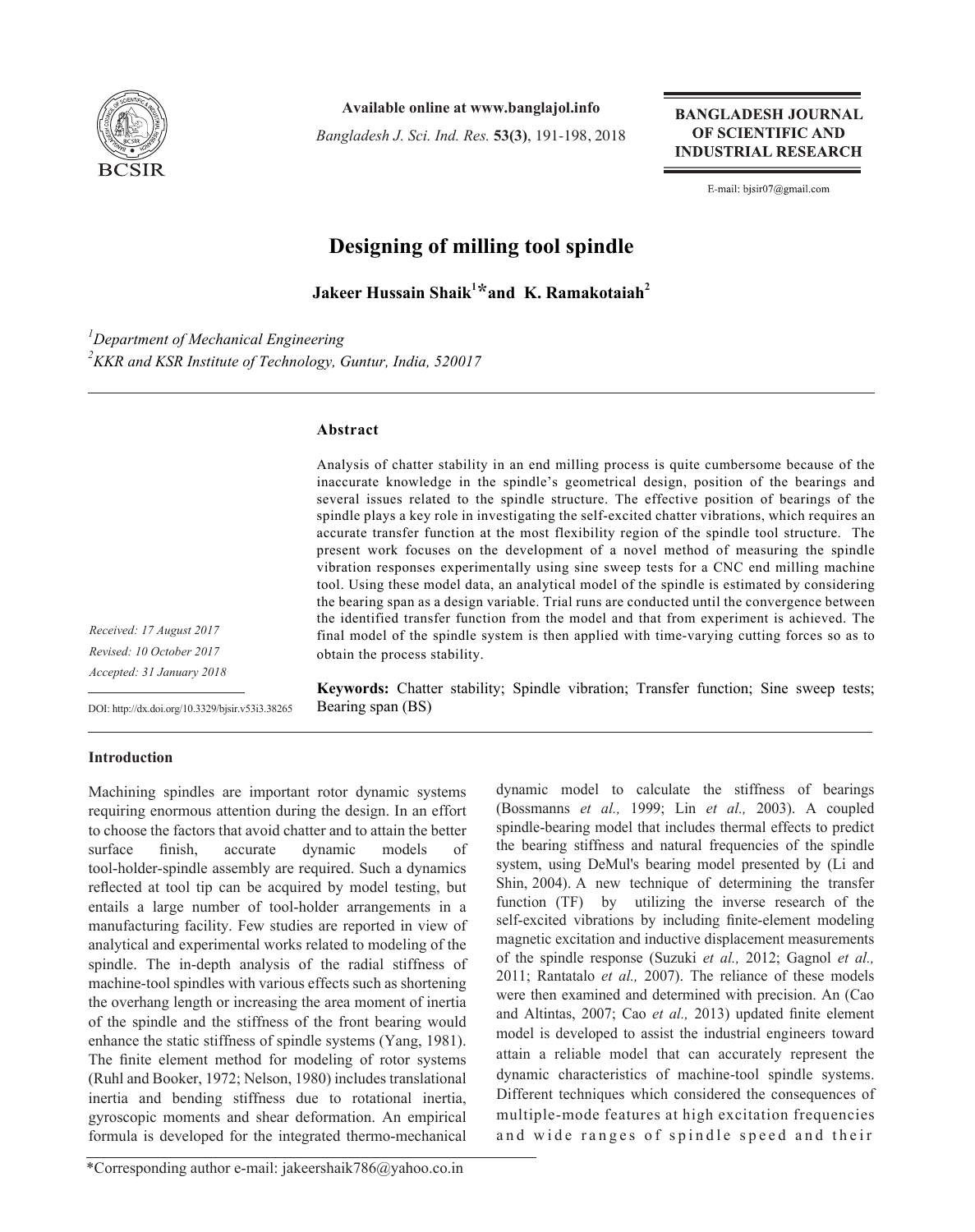interaction effects were designed (Tanga and Song 2009; Gagnola *et al.,* 2007; Lin and Tu, 2007; Jiang and Zheng, 2010; Hung *et al.,* 2013). The dynamic stiffness of the high speed rotating spindles is obtained by non-contact experimentally measuring methods (Matsubara *et al.,* 2015). In all above works the model analysis were conducted on the spindle unit in no-run condition. But practically the dynamic model parameters will vary according to the changing cutting conditions. The present work estimates the model characteristics while machining at various process parameters. The model parameters are estimated by the Timoshenko beam theory by considering the rotary inertia and shear deformation effects. A series of experiments are conducted to find the dynamic state model parameters.



 **Fig. 1. Equivalent finite element model of spindle tool unit**

#### *Modeling of spindle assembly*

Identification of the tool dynamics is very important in high precision applications. Experimental model analysis is commonly used for measurement of input forces and output responses. However, it can be applied only when the machine tool is not in operation. The model data measured at the static



**Fig. 2. Equivalent line model of spindle tool unit**

state would be different from that during cutting operation. The vibration performance of the spindle-tool unit can be effectively recognized by means of confined spindle assembly line model as shown in Figure. 1. All the segments of the spindle-holder-tool are discretized with Timoshenko beam elements incorporating shear deformation and rotary inertia effects.

The entire spindle unit is considered to have five elements with five degrees of freedom per node including one axial motion (u), one bending deflections(v) as well as bending slopes  $(\theta_y, \theta_z)$  and has total 24 degrees of freedom. It is considered that two nodes of the spindle unit rest on the two angular contact bearings. Tool is supposed to be attached to the tool holder by means of a flexible joint with the help of the two springs in y and z direction as shown in Figure 2.

Similarly, the tool holder is also coupled to the spindle shaft in same fashion. The finite element model of the unit can be described (Nelson, 1980):

$$
[M_b]\{\ddot{q}\} + [ [C_b] - \Omega[G_b] ]\{\dot{q}\} + [ [K_b] - \Omega^2[M_{cb}] \{\dot{q}\} = F(t) \quad (1)
$$

where  $[M_b]$ ,  $[C_b]$  and  $[K_b]$  are the assembled mass, viscous damping and stiffness  $K_b$ <sup> $\bar{K}_b$ </sup> matrices for the beam element, W is speed of rotation, while  $[G_b]$  represents the gyroscopic matrix and the term  $W^2[M_{cb}]/\{q\}$  indicates the softening effect of spring forces.

# *Ball bearing forces*

The front and rear positions of the spindle shaft are supported by the same angular contact ball bearings. Without

$$
F_{x1} = -c_{b1}\dot{x}_{b1} - \sum_{i=1}^{N_b} k_{b1} (x_{b1} \cos \varphi_i + y_{b1} \sin \varphi_i - \delta)^{1.5} \cos \varphi_i
$$
 (2)

$$
F_{y1} = -c_{b1}\dot{y}_{b1} - \sum_{i=1}^{N_b} k_{b1} (x_{b1} \cos \varphi_i + y_{b1} \sin \varphi_i - \delta)^{1.5} \sin \varphi_i
$$
 (3)

$$
F_{x2} = -c_{b2}\dot{x}_{b2} - \sum_{i=1}^{N_b} k_{b2} (x_{b2} \cos \varphi_i + y_{b2} \sin \varphi_i - \delta)^{1.5} \cos \varphi_i
$$
 (4)

$$
F_{y2} = -c_{b2}\dot{y}_{b2} - \sum_{i=1}^{N_b} k_{b2} (x_{b2} \cos \varphi_i + y_{b2} \sin \varphi_i - \delta)^{1.5} \sin \varphi_i
$$
 (5)

considering the axial forces and moment loadings of the spindle system, the angular contact ball bearings can be assumed as deep-groove ball bearings and the dynamic problem of the angular contact ball bearing is made as one of the two degrees of freedom. The local Hertz contact forces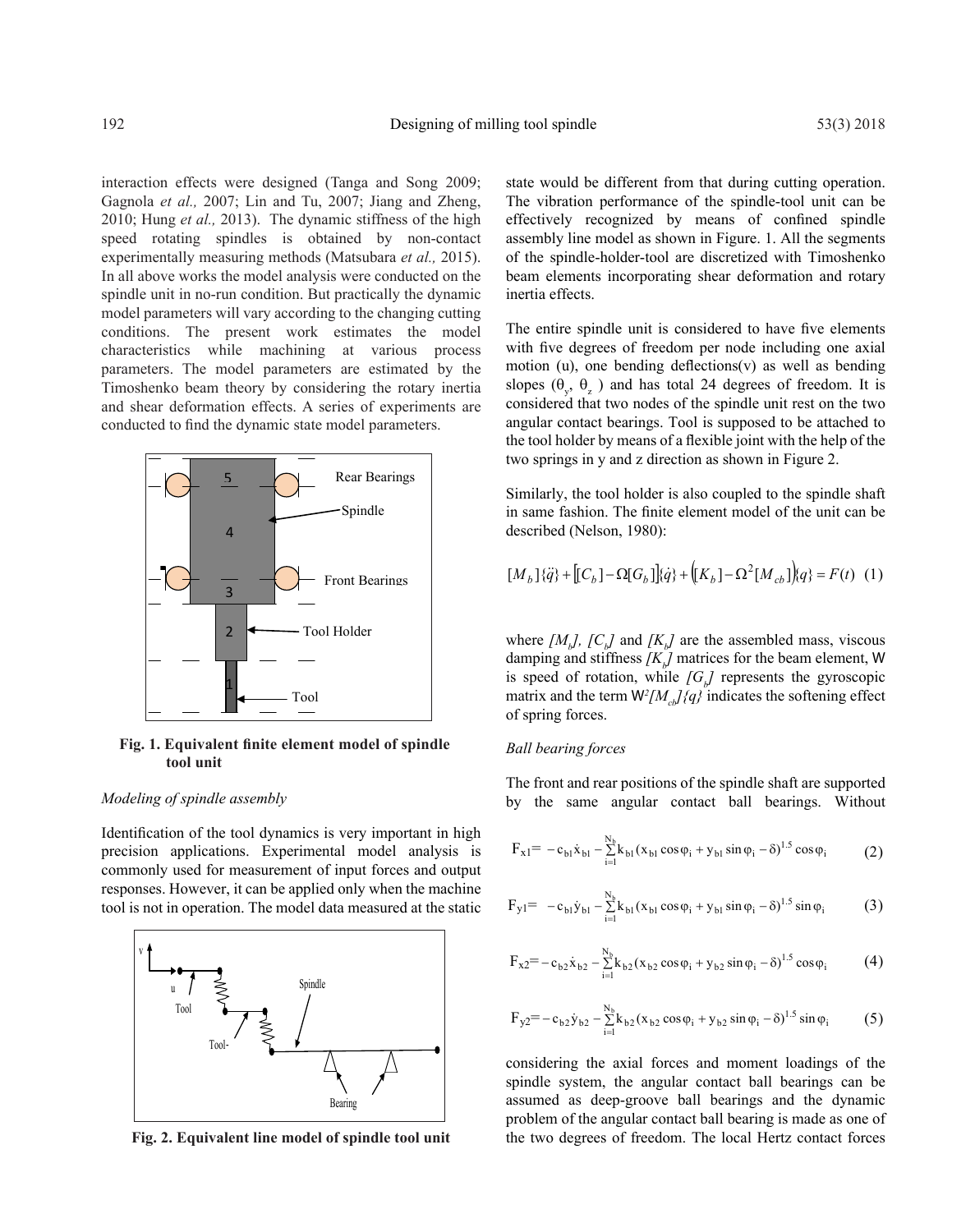and deflection relationships for a ball with the inner and outer races may be written as a following set of restoring forces:

Here  $\delta$  refers to the initial clearance of the bearings,  $N_b$  is number of balls,  $x_{b1}$  and  $y_{b1}$ ,  $x_{b2}$  and  $y_{b2}$  are the displacements of mass elements distributed at the front and rear bearing nodes along x and y directions respectively,  $k_{b1}$  and  $c_{b1}$ ,  $k_{b2}$ and  $c_{b2}$  are the stiffness and damping of front and rear bearings respectively, the angle

$$
\varphi_i = \frac{\Omega r}{(R+r)} t + \frac{2\pi}{N_b} (i-1) \,,
$$

(where  $i=1, 2,...N_b$ ) is the angular location of the  $i<sup>th</sup>$  ball. Here the term:  $x_b \cos\varphi_i + y_b \sin\varphi_i - \delta$  is accounted only when it is positive, otherwise it is taken as zero and the bearing races are at loss of contact with bearing balls. An idealized condition is considered in present work with  $\delta$ =-0.05 µm and negligible value of bearing damping.



**Fig. 3. Two-degree of freedom milling model**

#### *Cutting dynamics*

Consider a milling cutter with two degrees of freedom and N. number of teeth with a zero helix angle as shown in Fig. 3. The tool is assumed to be compliant relative to the rigid work piece. The vibration is excited by the summation of cutting force.

$$
h(\phi_j) = (f_t \sin(\phi_j) + n_{j-1} - n_j)g(\phi_j)
$$

If the spindle rotates at an angular speed of  $\Omega$  (rad/s), the immersion angle vary with time as  $\phi_j(t) = \Omega t$ . The resulting chip thickness consists of a static component  $f_t \textrm{sin} \phi_j$ , where f t is feed per revolution, which is due to rigid body motion of the cutter and a dynamic component  $(n_{j-1} - n_j)$  caused by the vibrations of the tool at the present  $(n_j)$  and previous  $(n_{j-1})$ tooth periods. Since the chip thickness is measured in radial direction (n), the instantaneous variable total chip thickness is

expressed as:

$$
g(\phi_j) = \begin{pmatrix} 1, \text{when } \phi_s \le \phi_j \le \phi_e \\ 0, \text{when } \phi_j < \phi_s, \phi_j > \phi_e \end{pmatrix}
$$
 (7)

Where the switching function,  $g(\phi_j)$ , is equal to one when the  $j<sup>th</sup>$  tooth is engaged in the cut (i.e., between the cut start and exit angles) and zero otherwise and is expressed as:

$$
F_{t,j}(\phi) = K_t bh(\phi_j)
$$
 (8)

$$
F_{r,j}(\phi) = K_r F_{t,j}(\phi) = K_r K_t bh(\phi_j)
$$
\n(9)

where  $f_s$  and  $f_e$  are start and exit immersion angles of the cutter to and from the cut, respectively. The components of linear cutting force in tangential and radial directions  $(F_t)$  and  $F_{r,j}$ ) acting on the tooth *j* is proportional to the axial depth of cut (b) and chip thickness  $h(\phi_j)$ 

$$
F_x(\phi) = \sum_{j=1}^{N_t} F_{x,j} \quad ; \ F_y(\phi) = \sum_{j=1}^{N_t} F_{y,j} \tag{10}
$$

where flute coefficients  $K_t$  and  $K_r$  are contributed by shearing in respectively tangential and normal directions. The closed-form expressions for cutting forces are computed by including the summation over all the teeth (flutes) to obtain the total forces as:

#### **Results and discussion**

An experimental model analysis is conducted on the spindle device-tool holder, on the CNC milling centre. The machine tool has 3-axes with a spindle motor having maximum speed of 10,000 rpm. The equipment employed to carry out the model test include:



**Fig. 4. Experimental set up for model testing of the spindle tool unit**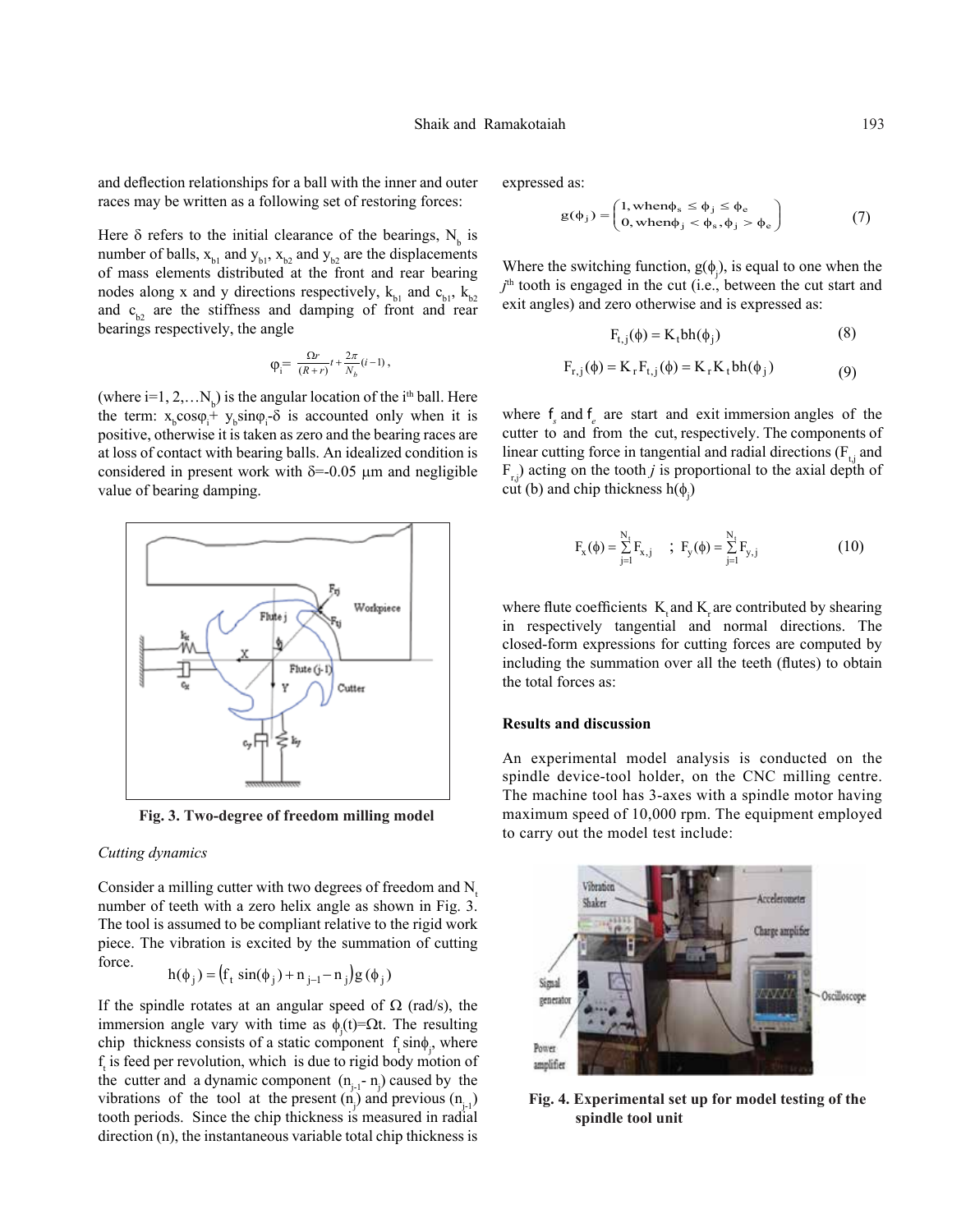(i) 4-channel digital oscilloscope (model-DPO 43034 for recording time histories), (ii) power amplifier (model-SI-28), (iii) accelerometer (PG 109 M0, frequency range 1 to 10,000 Hz), (iv) charge amplifier (Model: CA 201 A0, maximum output voltage- 5V, frequency range- 0.2 Hz to 15 kHz), (v) signal generator and (vi) vibration shaker (Type:V-6-27050) and are shown in Fig. 4.

Sine sweep excitation is applied by varying the frequency of



**Fig. 5. Frequency response of the integral tool-spindle unit**

the signal keeping the signal amplitude constant. The excitation is provided by vibration shaker on the cutting tool and the corresponding accelerometer responses are recorded with the help of oscilloscope at every input frequency level. The amplitudes of response at each frequency are tabulated and plotted as shown in Fig.5. It can be seen that the first two natural frequencies as 1910 Hz and 2550Hz within the sweeping range.

To illustrate the methodology, materials and geometric properties of the individual components are selected from the manual of vertical CNC end milling machine (MTAB-MAXMILL). The finite element model data of the spindle is illustrated in Table 1. Except the element-1 (tool region with high-speed steel-HSS), all elements have material properties of steel.

In the present work bearing span effect (BS) is considered a dynamic design parameter. The initial dimensions and number of bearing sets were taken from the MTAB CNC milling machine manuals. Afterwards, trail runs are conducted by adjusting the distances between the bearings for different cases. It is evident that the case (e) gives the tool point FRF is in close agreement with experimental model analysis with BS=100mm. Fig. 6(e) represents the FRF by taken the solid damping for the spindle and the peak frequency response is 1908Hz

The reduced coupled differential equations were solved explicitly, by using Runge Kutta time marching method.



**Fig. 7. Time histories at tool-tip mode with external forces**

|                    |        | Element of the spindle |        |        |        |
|--------------------|--------|------------------------|--------|--------|--------|
| Parameter          | #1     | #2                     | #3     | #4     |        |
| Length(mm)         | 65     | 51                     | 111    | 90     | 47     |
| diameter(mm)       | 12     | 40                     | 75     | 75     | 75     |
| E(Pa)              | 2.8e11 | 2.1e11                 | 2.1e11 | 2.1e11 | 2.1e11 |
| Density $(Kg/m^3)$ | 7972   | 7850                   | 7850   | 7850   | 7850   |

**Table I. Parameters of the full-order finite element model**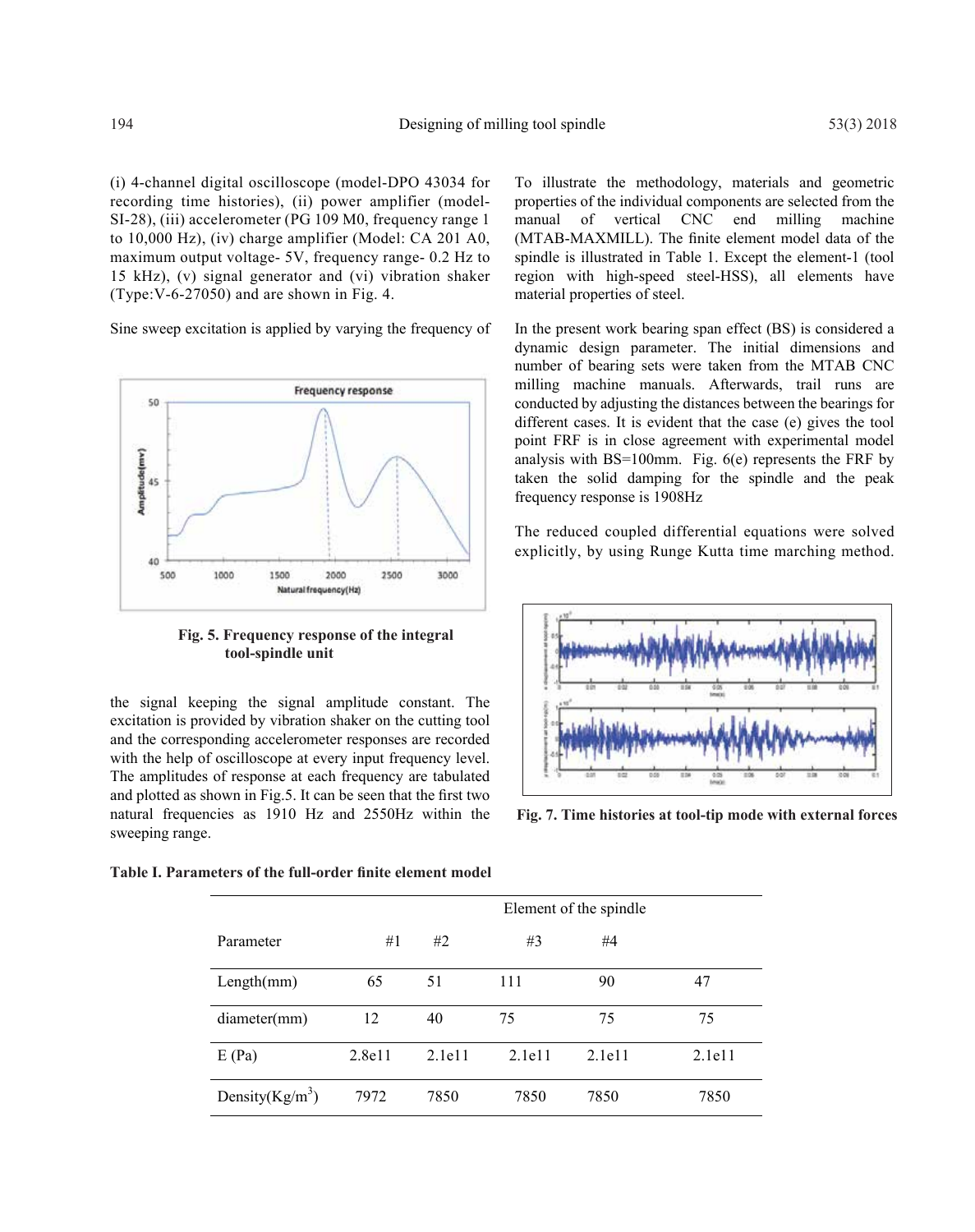

**Fig. 6. Tool tip FRF's for different spindle geometric positions**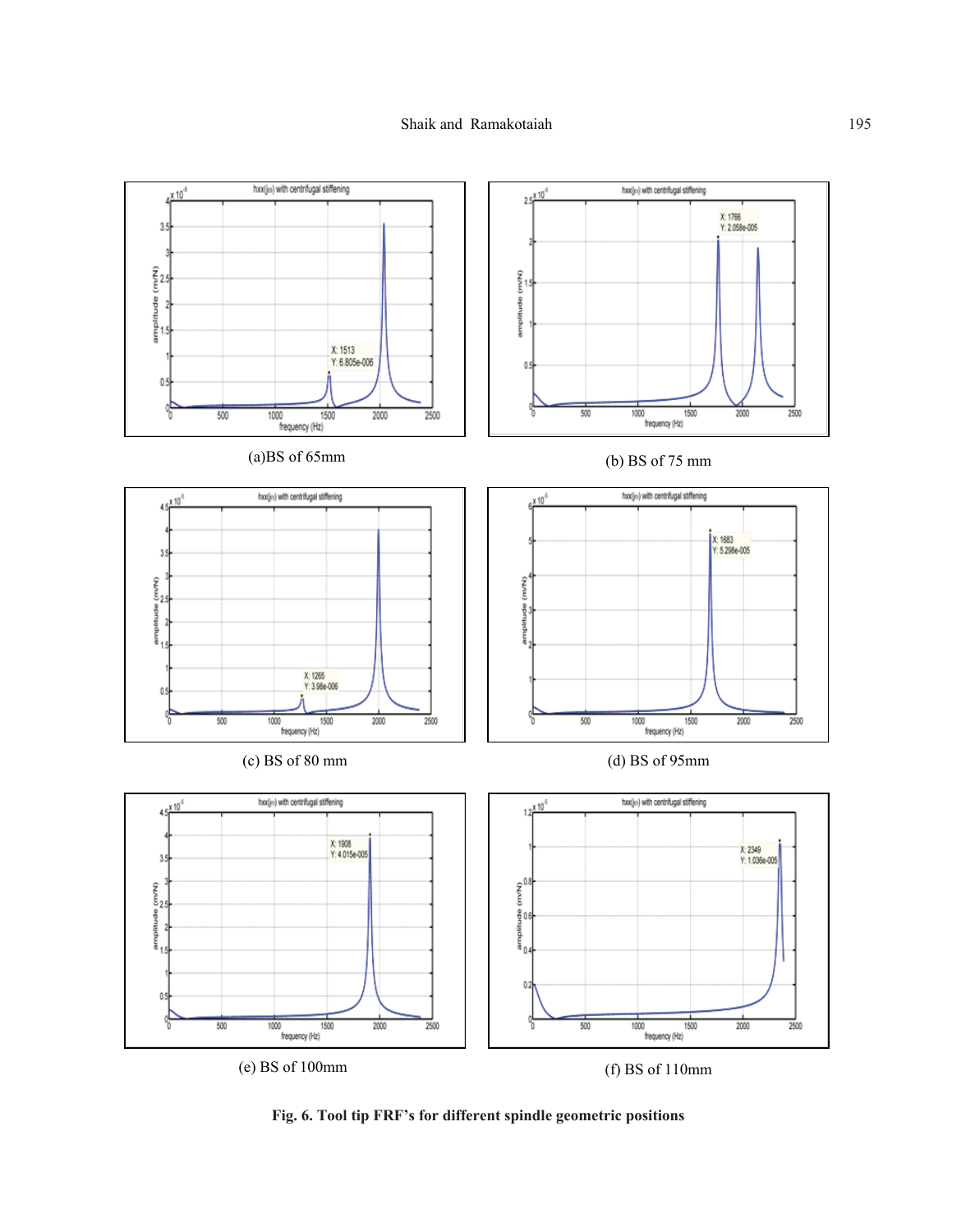

**Fig. 8. Phase plot at tool-tip node of the spindle tool unit**



**Fig. 9. Experimental set-up employed**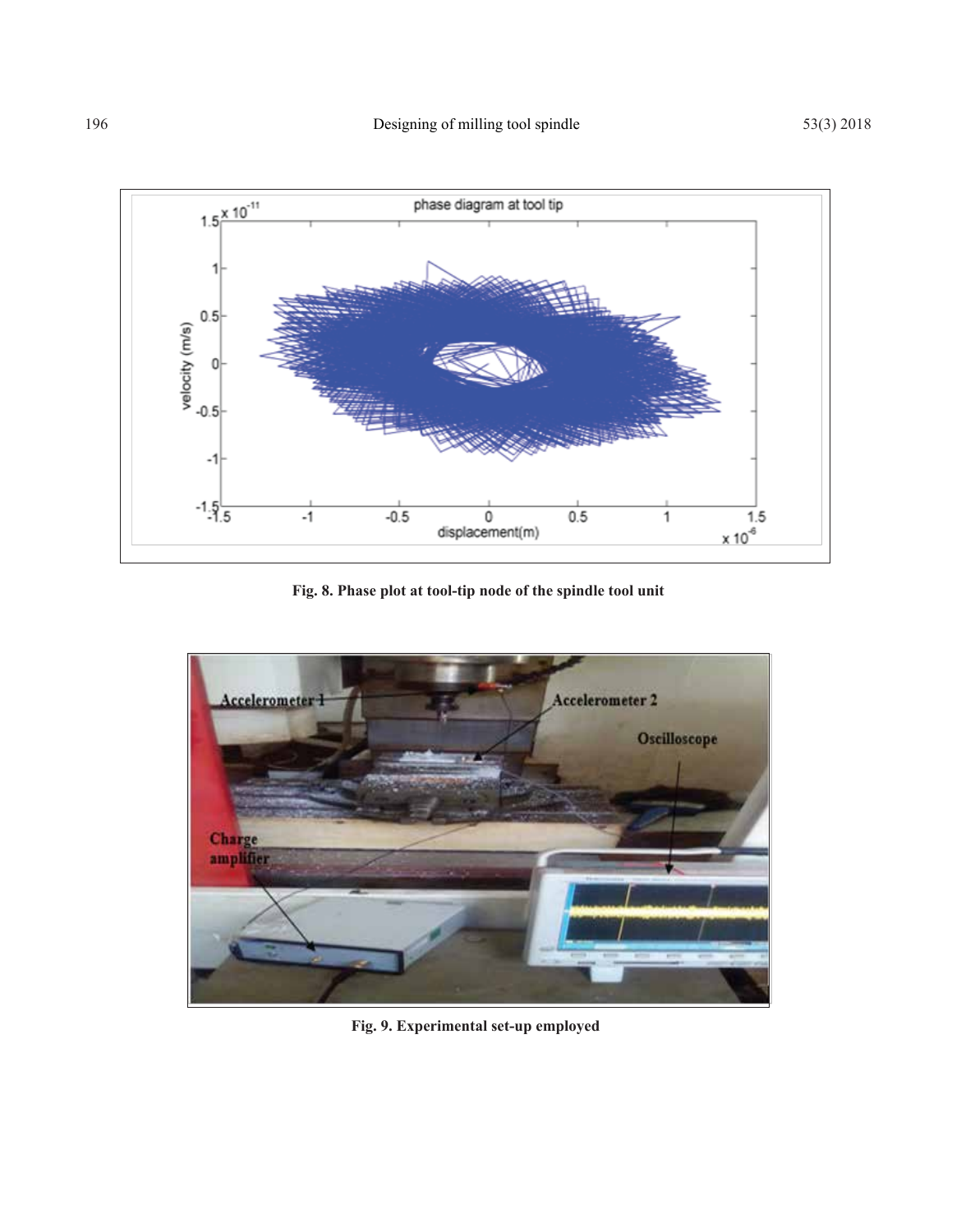

**Fig. 10. FFT plots from both the experiments and simulation**

Fig. 7 shows the time histories at the front and rear bearing nodes corresponding to the following bearing parameters: inner radius r=75mm, outer radius R=95 mm, number of ball  $N_b=9$ ,  $k_{b1} = k_{b2} = 13.34 \times 10^9$  N/m<sup>3/2</sup>, clearance δ=-0.07 μm (in considering practical conditions, the interference fit generally adapted to chatter problems where negative clearance is justified).

The corresponding phase diagrams are depicted in Fig. 8. As is obvious from phase portraits, the system behaves as periodic with a stable center and it tends move to a chaotic state away from the centre.

In order to ascertain the reliability of dynamic stability of the system, cutting experiments is conducted on CNC milling centre employing the same spindle. The machine tool has 3-axes with a spindle motor having maximum speed of 4,000 rpm. A High speed steel (HSS) end mill cutter with four flutes having 12mm diameter is inserted in tool-holder. Down-milling with slotting is performed on aluminium alloy (Al 3031). The output data for analysis of abnormal vibrations during cutting process at specified speeds, feeds and depth of cut are recorded using a 4-channel digital oscilloscope (Tektronix-43034), with two accelerometers and a charge amplifier as shown in Figure. 9.

lots are shown are shown in Fig. 10(a) for an axial depth of cut of 0.5mm, Feed of 20mm/min and a spindle speed of 2600. Using the same cutting parameters analytically FFT is arrived as shown in Fig. 10(b).

It is observed that the multiple peaks are arrived in experimental FFT because of the chatter phenomenon during cutting process.

## **Conclusion**

 In the present work a practical model of the spindle tool unit is considered for the analysis using the finite element analysis with Timoshenko beam theory. Experimental model analysis data on the spindle device-tool holder is used to fit the correct finite element model by varying the bearing distances appropriately. Once the model is ascertained, the nonlinear cutting forces and bearing forces are applied and dynamic responses were obtained. The stability assessment is made based on an experimental analysis while machining with a set of operating parameters. The results are some way very interesting and facilitate in controlling the vibration levels during cutting.

# **References**

- Bossmanns B, Tu JF and Kamman J (1999), Thermal model for high speed motorized spindles, *International J. Mach. Tools Manuf* **3**: 1345-1366. DOI.org/ 10.1016/S0890-6955(99)00005-X
- Cao H, Li B and He Z (2013), Finite Element Model Updating of Machine-Tool Spindle Systems, *Journal of Vibration and Acoustics* **135**: 0245031-0245034. DOI: 10.1115/1.4023045